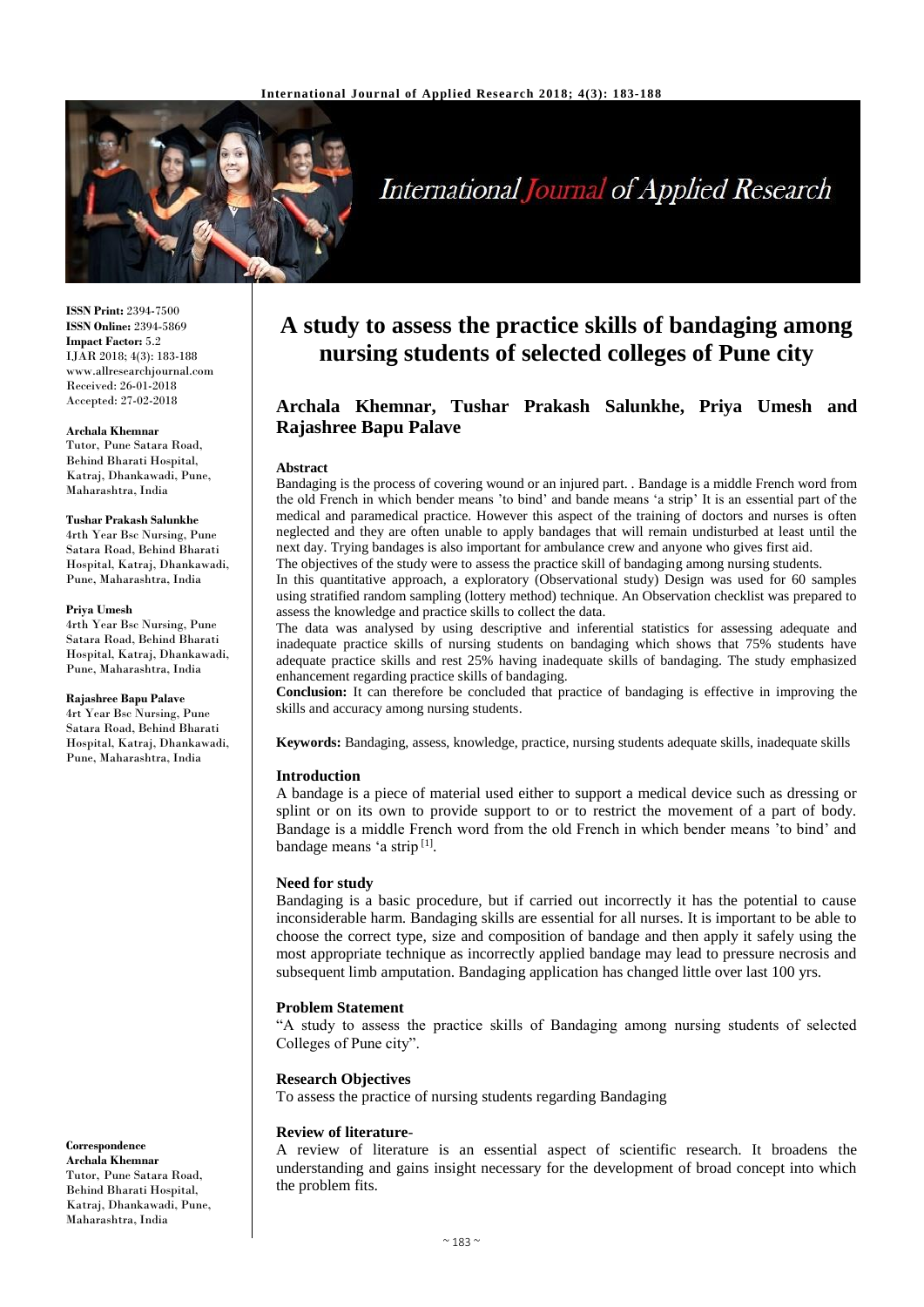- 1) A Study was conducted by J.F.O' Brein, etall in 2003. The aim of this study was to compare the costeffectiveness of four-layer compression bandaging for venous leg ulcers with that of other available treatments.
- 2) A study was conducted by Merilyn Annells PhD, RN, etall in January 2008 the aim of the study was. To describe and explore reasons for use or non-use by district nurses of compression bandaging, a best practice component of venous leg ulcer management.
- 3) A study was conducted on the process of research utilization to apply research knowledge to clinical practice for dressing peripheral intravenous (IV) catheters.

## **Methodology**

## **Problem Statement**

"A study to assess the practice skills of Bandaging among nursing students of selected Colleges of Pune city".

## **Research objectives**

 To assess the practice of nursing students regarding Bandaging.

## **Research Methodology**

- Methodology can be "The analysis of the principles of methods, rules and postulates employed by a discipline," The systematic study methods that are, can be or have been applied within a discipline."
- This chapter deals with the methodology adopted for assessing the practice skills of Bandaging among nursing students of selected Colleges of Pune city"

## **Research Approach**

- Research Approach refers to the approach or methodology that has been adopted to conduct the study. Research approach is the most significant part of any research. The appropriate choice of the research approach depends on the purpose of the research study. $(14)$
- The research approach adopted for this study will be Quantitative Approach.

## **Research Design**

- "A research design is the arrangement of conditions for collection and analysis of data in a manner that aims to combine relevance to the research purpose with economy in procedure." [15]
- The research design used in this study is exploratory Observational study.

## **Research Variable**

Practice skills on bandaging

## **Research Setting**

The research setting refers to the place where the data is collected. The data for study was collected from-

- Bharati Vidyapeeth Deemed University College of nursing.
- Bharati Vidyapeeth School College of nursing.
- St Andrews College of Nursing
- Dwarikadas Sangamnerkar School of Nursing.

## **Population**

A research population is also known as a well-defined collection of individuals or objects known to have similar characteristics. All individuals or objects within a certain population usually have a common, binding characteristic or trait [17] .

The population in the study are all nursing students

## **Sample Size**

The sample size most typically refers to the number of units that were chosen from which data were gathered.

The sample size for the study is comprised of 60 nursing students.

## **Sampling Technique**

A visual representation of selecting a sample by arranging the study population according to some ordering scheme and then selecting elements at regular intervals through that ordered list.

In this study, Non probability randomization technique by lottery method is used to select the samples.

## **Data Collection Process**

Prior permission will be obtained from respective nursing colleges and school. The purpose of the study will be explained to the participant in the study and confidentiality of their response will be assured and formal consent will be taken. Observational Checklist for evaluating the Practice Skill of Bandaging will be used.

## **Description of Tool**

Section I: Demographic data:

The demographic tool comprises of

- 1. Age
- 2. Gender (Male & Female)
- 3. Class (2 yr, 3yr, 4yr Bsc & 2yr, 3yr, intership GNM)
- 4. Course (Bsc & GNM)

#### **Section II**

The questionnaire will be scored into two categories as: Inadequate skill: 1 to 30 Adequate skill: 31 to 48

#### **Tool Validity**

Validity refers to how well a test measures what it is purported to measure. Validity is the extent to which a measurement tool measures what it's supposed to measure [18] .

The tools was prepared and distributed to a group of 05 experts for validity in. The expert suggestions and remarks were taken towards positive implementation for tool construction.

The changes predominantly were made to construction of the questions and scoring for observation checklist. Every suggestion was carefully examined and applied in the study for enhancing the quality of the tool. Therefore, on the basis of validation by the experts, the tool was found to be valid and applicable for the research study.

## **Reliability**

Reliability of research instrument is defined as the extent to which the instrument yields the same results on repeated measures. The reliability of a measuring tool can be assessed in the aspects of stability, internal consistency, and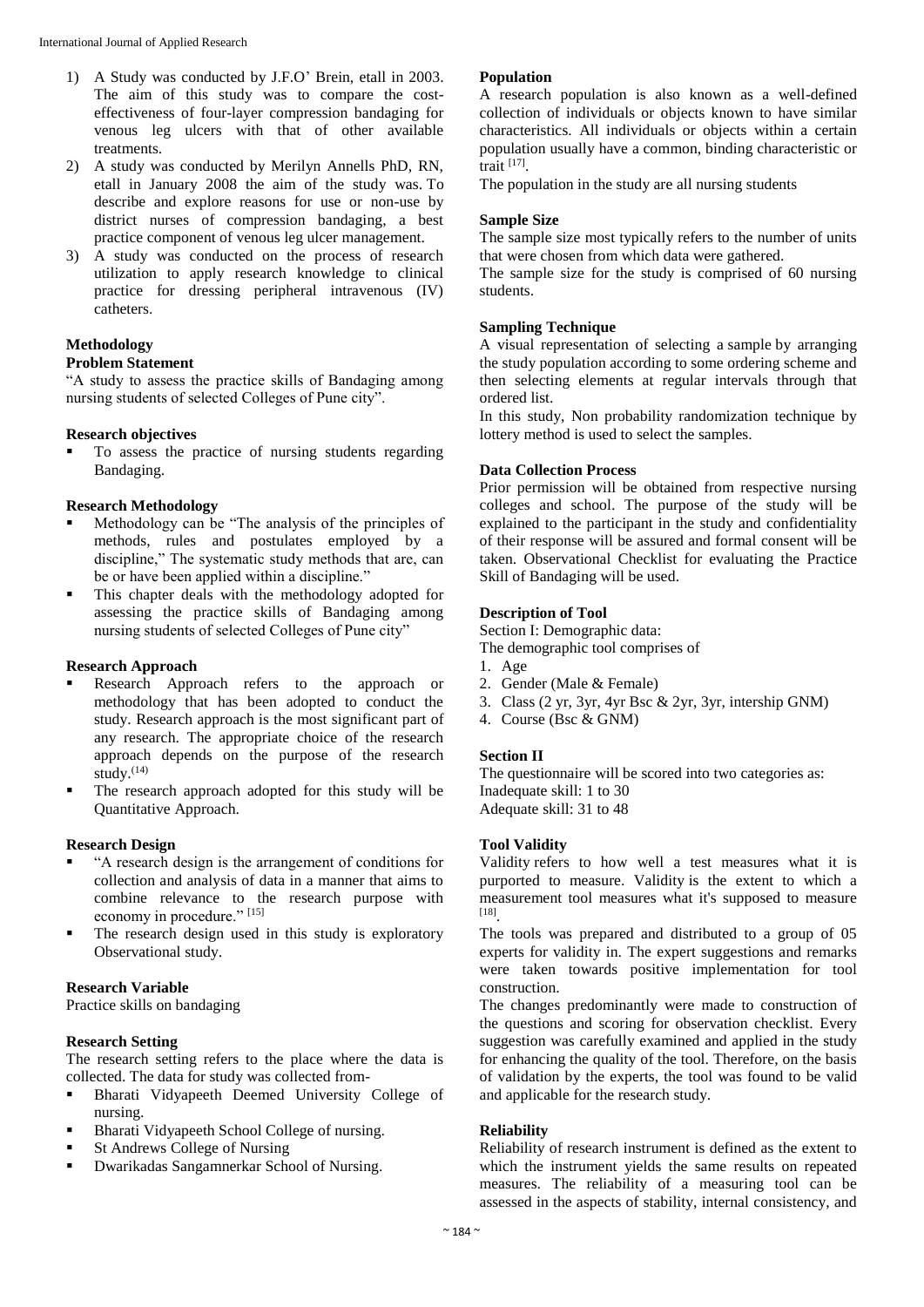equivalence depending on the nature of the instrument and aspects of the reliability concept  $[19]$ .

Reliability of the tool was done in Dwarikadas Sangamnerkar school of nursing college Navi Peth, on 4 October 2017. The tool was administered to 10 nursing students. Non probability randomization by lottery Method was used for assessing the reliability of Section II – observation checklist for which Karl Pearson coefficient correlation test eas used the correlation coefficent denoted by r, measure of the strength of the straight line efficient was found to be 0.99 which proved that Tool was reliable.

The reliability of Tool - Observational Checklist was assessed using Inter-rater method for which Cohen's Kappa test was used. The importance of rater reliability lies in the fact that it represents the extent to which the data collected in the study are correct representations of the variables measured. While the kappa can range from -1 to +1 Cohen' ssuggested that a score as low as 0.41 might be acceptable. Cohen's Kappa score was found to be 0.71 which suggested that Tool was reliable.

## **Pilot Study**

Pilot study is a small scale preliminary study conducted in order to evaluate feasibility, time, cost, adverse events, and effect size (Statistical variability) in an attempt to predict an appropriate sample size and improve upon the study design prior to performance of a full scale research project [20].

The pilot study was conducted in ST. Andrews College of nursing Pune on 27 October 2017. One week prior to actual data collection to find the feasibility of the study.6 samples Were selected for the pilot study. Prior to the study permission was obtained from the concerned authority. The selected subjects were informed of the purpose of the study and consent was obtained.

Assessment of Practice skill using observation checklist was done. The time taken to complete one observation checklist by the samples was 20 to 25 minutes.

## **Operational Definitions**

- **Study:** A detailed investigation and analysis related bandaging study.
- **Assess:** To evaluate or estimate the nature, ability, or quality.
- **Practice skill:** Practice- carry out or perform (a particular activity, method, custom) habitually or regularly: we still practice some of these rituals today.
- **Skill:** The ability to do related bandaging well
- **Bandage:** A strip of woven material used to bind up a wound or to protect an injured part of the body.

#### **Assumption**

The nursing students may have adequate skill in bandaging.

#### **Research Methodology**

- **Research approach:** Quantitative approach
- **Research design:** Exploratory study (Observational study)
- **Population:** Nursing students
- **Sample:** Nursing students of Bharati vidyapeeth college of nursing Pune city
- **Sampling technique:** Non probability randomization through lottery method.
- **Sample size:** 60

 **Research setting:** Bharati vidyapeeth college Pune City.

## **Sample selection criteria**

- Inclusion Criteria:
- BSc students of II yr, IIIyr and IV yr.GNM students of II yr, IIIyr and Internship.
- 
- Nursing students willing to participate in the study.
- Exclusion criteria
- Iyr students of BSc and GNM.

#### **Variable**

**Research variable:** Practice skills on Bandaging.

#### **Plan of Data collection**

- Tool preparation and validation of the same
- Pilot study
- **Permission from the class co-ordinator**
- Selection of the samples
- Explaining the research to the subjects<br>
Informed consent
- Informed consent
- Observation using checklist
- **Statistical calculation and**
- **Dissemination of the result**

## **Tools**

The investigator will collect the data from nursing students using observation checklist. Section A: - Demographic data – Age, Gender, class, course. Section B:-Observation check list - to assess the Practice on bandaging.

#### **Plan for data analysis**

- The data will be analyzed by using descriptive statistics.<br>■ Descriptive statistics will include frequency
- Descriptive statistics will include frequency, percentage, mean, median and standard deviation

## **Brief decription of data collection**

After taking permission of class teacher the student names list will be taken and sampling technique will be done usingNon probability randomization through lottery method. Ten students will be selected from each batch. The participants will be explained about the study. Informed consent will be taken from participants. Each student will have to one by one go to each area and show the demonstration. The observer will score the procedure with the help of observational checklist.

## **Conclusion**

The chapter thus concludes that, exploratory (observational study) research design will be used for 60 nursing students at various hospitals using Non probability randomization through lottery method. Observation checklist will be used as the tool which has been validated by 05 experts and the reliability of the tool was achieved using Karl Pearson's Correlation Coefficient for the observation and Cohen Kappa  $(k)$  for the practices of bandaging. Upon completion of the pilot study showed that the study was feasible to conduct.

## **Major Finding**

Distribution of samples based on practical score of sample regarding practice skills of bandaging.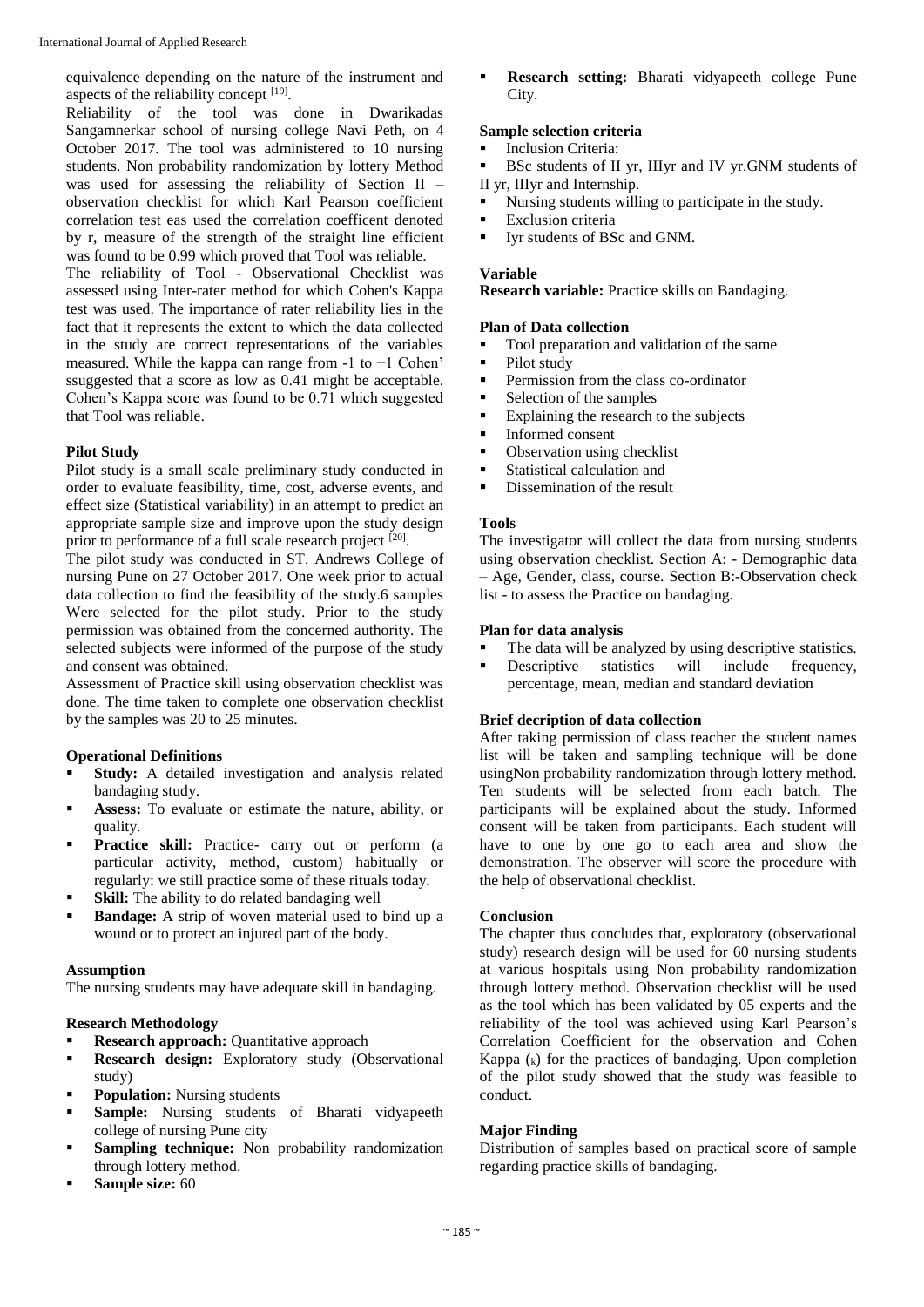Section II- Deals with the distribution of samples based on adequate and inadequate skill Using frequency and percentages in table 1 and figure

## **Shows practice skill of nursing student on bandaging. N = 60**

| Sr.no | Skill            | <b>Score</b> | $\frac{0}{0}$ |
|-------|------------------|--------------|---------------|
|       | Inadequate skill |              | 14            |
|       | Adequate skill   | 31<br>48     | 46            |



Figure shows, 45% of the sample were having adequate skill well as and 14% of the sample were having inadequate skill

#### **Conclusion**

The analysis made in the present study revealed that the practices skill related to bandaging among nursing students was that 46% were having adequate skill and 15% were having inadequate skill.

## **Conclusion**

Conducting the research study in itself is not important unless its findings are known to all concerned and implications of its findings have been discussed.

This chapter deals with the summary and discussion of the findings of the study its conclusion, its implication to nursing and recommendation for future research in this field.

#### **Objectives of the study were as follows**

 To assess the practice of nursing students regarding bandaging.

## **Major Findings**

## **Section 1(demographic data)**

The data given in table 1 shows that 41 (68.33%) students belongs to age group 20 to 25, 18(30%) belongs to up to 19 and 1 (1.66%)belongs to age group above 25 years. 44 (73.33%) students were female and 16(26.66%) were male.30(50%) students were B.sc nursing and 30(50%) were of GNM students, where 10 (20%) students of them are students of 2nd year bsc nursing, 10(20%) are students of 3rd year B.sc,10(20%) are students of 4th year B.sc nursing,10(20%) are students of 2nd year GNM ,10(20%) are students of 3rd year GNM and 10 (20%) students are from GNM interns.

#### **Section 2 (observation checklist)**

Observation of practice skills of bandaging showed that 45(75%) samples having adequate skills and 15(25%) samples having inadequate skills of bandaging.

Thus, the overall analysis reveals that the most of the students (75%) having adequate practice skills of bandaging.

## **Discussions**

The present study was conducted to assess the practice skills of bandaging among nursing students of Bharati Vidyapeeth College of nursing Pune.

Based on the objectives, the researcher tried to evaluate the practice skills of 60 nursing students (B.sc and GNM) of Bharati Vidyapeeth college of nursing Pune.

The quantitative observation research design was used for the study. The sample size most typically refers to the number of units that were chosen from which data were gathered. The sample for the study is comprised of 60 nursing students.

Non probability randomization through lottery method was implemented for the study to obtain samples the data and findings have been organised, analysed and presented in 2 sections.

Section 1 deals with the description of samples

Where demographic variables of nursing students consist of age, gender, class and course.

## **1) A Study was conducted in January 2014 by Edwin Chamanga**

Literature has shown that patients with leg ulcers can have a significantly poorer quality of life compared to those without leg ulcers. In addition, research has identified problematic relationships between patients with leg ulcers and practitioners, such as community nurses. The author contends that this mismatch needs to be addressed in order to improve patient quality of life through leg ulcer bandaging. He makes several recommendations for practice and highlights that community practitioners need to use innovative practice to help improve the quality of leg ulcer bandaging care they deliver. The overall aim of this article is to establish the extent of community practitioners' understanding of the impact of leg ulcer bandaging on patient quality of life.

In section 2 an analysis of data related to practice skills of bandaging among nursing students.

The present study also shows that 75% of samples had adequate practice skills and 25% had inadequate practice skills of bandaging. When observational study was conducted.

## **2) A study was conducted by Merilyn Annells PhD, RN, et all in January 2008**

The aim of the study was. To describe and explore reasons for use or non-use by district nurses of compression bandaging, a best practice component of venous leg ulcer management.

Background. Leg ulcers are costly to both individuals and communities. The most prevalent of leg ulcers are venous leg ulcers, which are common wounds treated by district nurses. Compression bandaging is the best practice for the treatment of venous leg ulcers with considerable evidence that this aids healing in an effective and timely manner. It is anecdotally known that compression bandaging is not always used by district nurses when treating venous leg ulcers, yet little is known as to why this is so.

Method. A qualitative descriptive/exploratory study was used; interview data were collected with constant comparative data analysis applied until data saturation was obtained.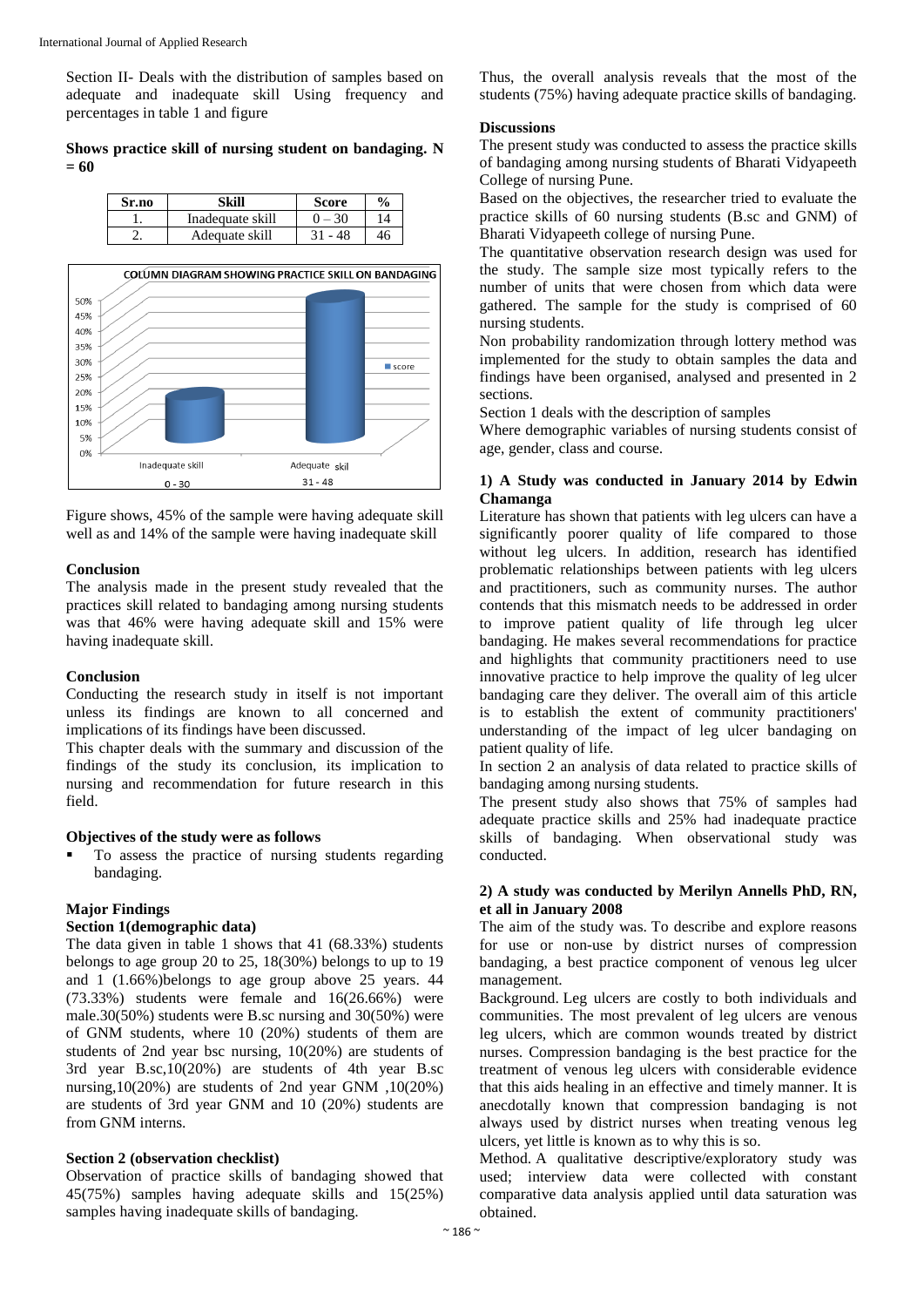Findings of the study were. As could be anticipated, several basic elements need to be present for a district nurse to use compression bandaging, like knowing that compression bandaging is best practice, knowing how to use compression bandaging and being able to determine that the ulcer is venous in nature. However, the major finding is the essentialness of having a patient willing for compression bandaging to be applied and sustained; the study explored what determines willingness or non-willingness and strategies that can be used to encourage willingness.

Conclusion. A prime enabler of the use of compression bandaging is having a patient willing to agree to the commencement of this treatment and for this to be sustained. Consequent recommendations are offered. Evidence-based nursing requires not only knowledge of cause and effect evidence but also evidence that provides understanding about human responses and choices when there is a health challenge.

Relevance to clinical practice. The relevance of the findings for clinical practice is that knowledge is provided about what factors may constrain a patient's willingness for compression bandaging to be applied and sustained as treatment for a venous leg ulcer and about what actions can be tried to facilitate willingness.

## **Conclusion**

The findings of the study showed that there was significant difference between adequate and inadequate knowledge and practice skill related to bandaging procedure among nursing students

Hence, on the basis of above findings, it could be concluded undoubtedly that the selected nursing students have adequate knowledge of bandaging.

The content validity and reliability of tool was done, which suggested that the tool was reliable. the pilot study was conducted on 6 samples and feasibility of students was established. It was found that the tool had some flaws that require changing.

## **Implication**

The findings of the study have implications for nursing practice, nursing education, nursing administration and nursing research

## **Nursing Practice**

The study emphasizes on enhancement regarding knowledge and practice skill of bandaging. The nurses must enhance their professional skills. All the nursing personnel's working in hospital must to improve practices by following principles of bandages rigorously.

It will help the nurses to evaluate their practices, improve the accuracy of skills while performing bandaging.

## **Nursing Education**

Nursing students should be given an opportunity to learn about the knowledge and practice of bandaging.

#### **Nursing Administration**

Nursing administration at various levels can take initiative to conduct research on various procedures. In nursing administrator can properly utilize nurse's abilities, practice, attitude and knowledge regarding bandaging. Administration should take initiative to take periodic classes on the knowledge and practice of bandaging to be consist of

in content to maintain uniformity throughout with upgrade knowledge this will insure better profession standard in nursing

## **Nursing Research**

The result of study contributes to the body of knowledge in nursing. There is need for extended and intensive nursing research in the area of clinical teaching of the nursing students to improve knowledge and practice.

It highlight the area which required future exploration the suggestion and recommendations can be utilized in further studies of the same field.

## **Recommendations**

Keeping in view the finding of the present study the following recommendation were made

- A similar study can be replicated in different setting to strengthen the findings.
- The same study could be replicated on a large sample; this would provide invaluable evidence in area of practice.
- Further research could be carried out on different aspects of bandaging.
- A similar study can be done using different types of bandaging.
- A comparative study can be conducted.
- A following of study can be conducted to evaluate effectiveness of planned teaching programme on bandaging procedure.

## **Nursing Limitation**

- A limited time was available for data collection
- The relevant literature was scanty, as limited nursing studies have been conducted on the topic under investigation.
- Problems were faced as the nursing student had a tight schedule of working hours.
- This study is limited only to those who are willing to participate in the study.

#### **References**

- 1. Bandage. https://en.m.wikipedia.org>wiki>Bandaging
- 2. Ernie Smith. History of bangdaging. https://tedium.co/2015/05/19/history-of-bandages/amp/
- 3. Elsevier. The journal of the American college of certified wound specialist Translated by Jayesh B Shah, 2012. https://www.ncbi.nlm.nih.gov.>article10.1016lj. jcws.2012.04.19
- 4. Dr.shashank V Parulekar. Bandages 2<sup>nd</sup> edition Vora medical publications, 2009. https://en.oxforddictionaries.com/definition/study.
- 5. https://en.oxforddictionaries.com/definition/assess
- 6. https://en.oxforddictionaries.com/definition/practiceskil l.
- 7. https://en.oxforddictionaries.com/definition/skill
- 8. https://en.oxforddictionaries.com/definition/bandage
- 9. Brijesh Nair Compression therapy for venous leg ulcer
- 10. Indian dermatology online journal https://www. ncbi.nlm.nih.gov/pcm/articles/PCM4144247/
- 11. Jackie Hawkings A new cohesive short stretch bandage and its application British journals of nursing. 2001;  $10(4)$ .
- 12. https://www.A002-J.Hawking-A-new-cohensive-strechbandage-and-pdf